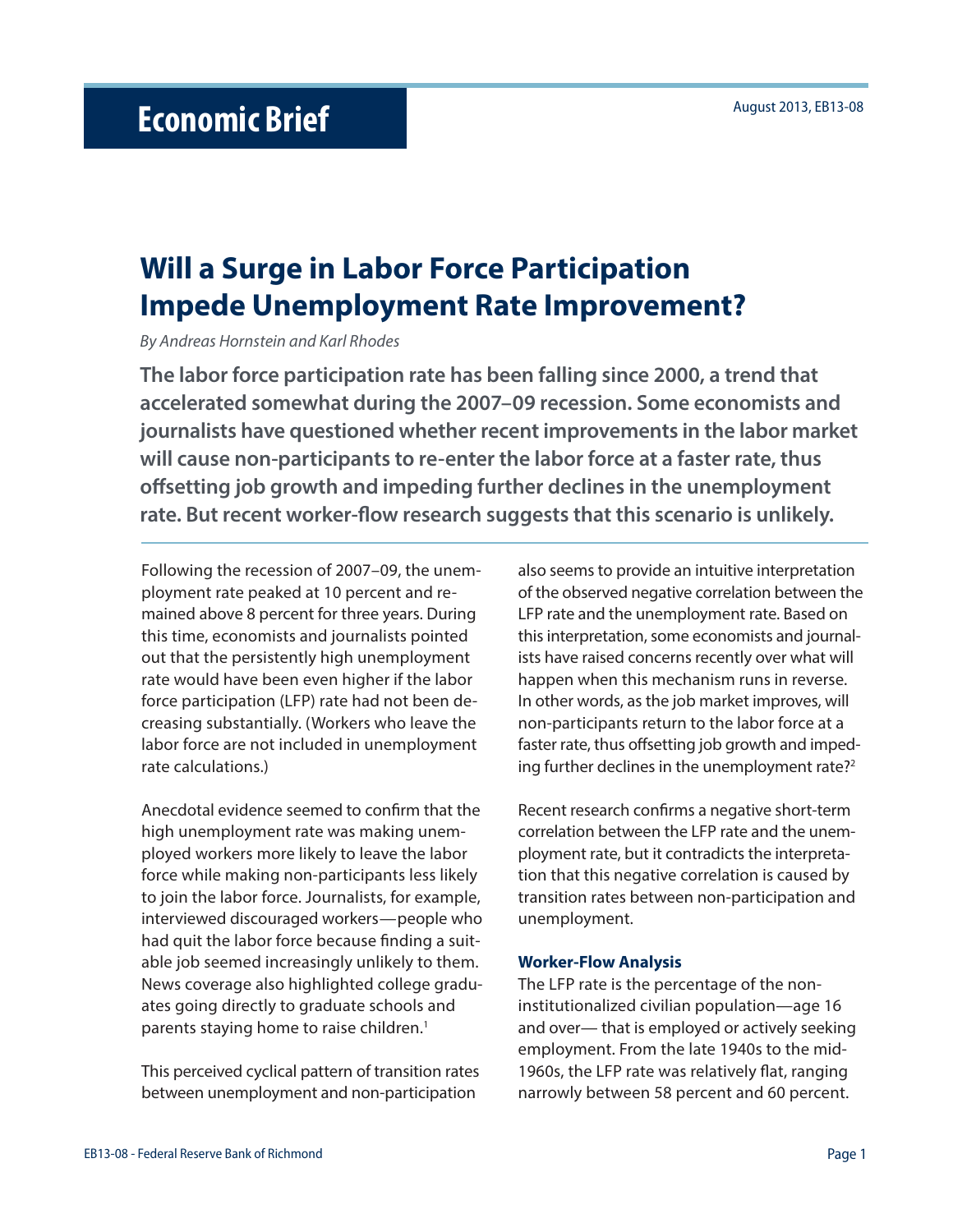(See Figure 1.) Beginning in 1964, however, the rate began to increase steadily as baby boomers and large numbers of women entered the labor force. The LFP rate leveled off at about 67 percent in the late 1990s when the percentage of women in the labor force stopped growing and the oldest of the baby boomers started taking early retirement. Since 2000, the rate has declined steadily as more baby boomers retire and as more workers age 16 through 54 exit the labor force.3 This trend accelerated somewhat during the recession of 2007–09.

Since the unemployment rate is the percentage of labor force participants who do not hold jobs, studying worker flows between the two labor force categories—employment and unemployment—is a good starting point for analyzing the unemployment rate.<sup>4</sup> But economists increasingly have recognized the importance of studying worker flows not only within the labor force, but also in and out of the labor force.<sup>5</sup>

For example, if a company lays off a worker who begins looking for a job elsewhere, he transitions from employment to unemployment, but if he retires, he moves from employment to non-participation. Collectively, these worker flows determine the unemployment rate.

Unlike the LFP rate, the unemployment rate is characterized more by short-term business cycles than longterm demographic trends. There does not appear to be any long-run relationship between the unemployment rate and the LFP rate in the post-World War II era. As the LFP rate was increasing from the mid-1960s to the late 1990s, average unemployment was first increasing and then decreasing.

To filter out long-term trends and focus on shortrun correlations, one of the authors of this Economic Brief (Hornstein) compares deviations from long-run trends for both the unemployment rate and the LFP



**Note:** The labor force participation rate is the percentage of the non-institutionalized civilian population age 16 and over that is employed or actively seeking employment. The unemployment rate is the percentage of labor force participants (employed or actively seeking employment) who do not hold jobs. All percentages are quarterly averages. **Source:** U.S. Bureau of Labor Statistics, Haver Analytics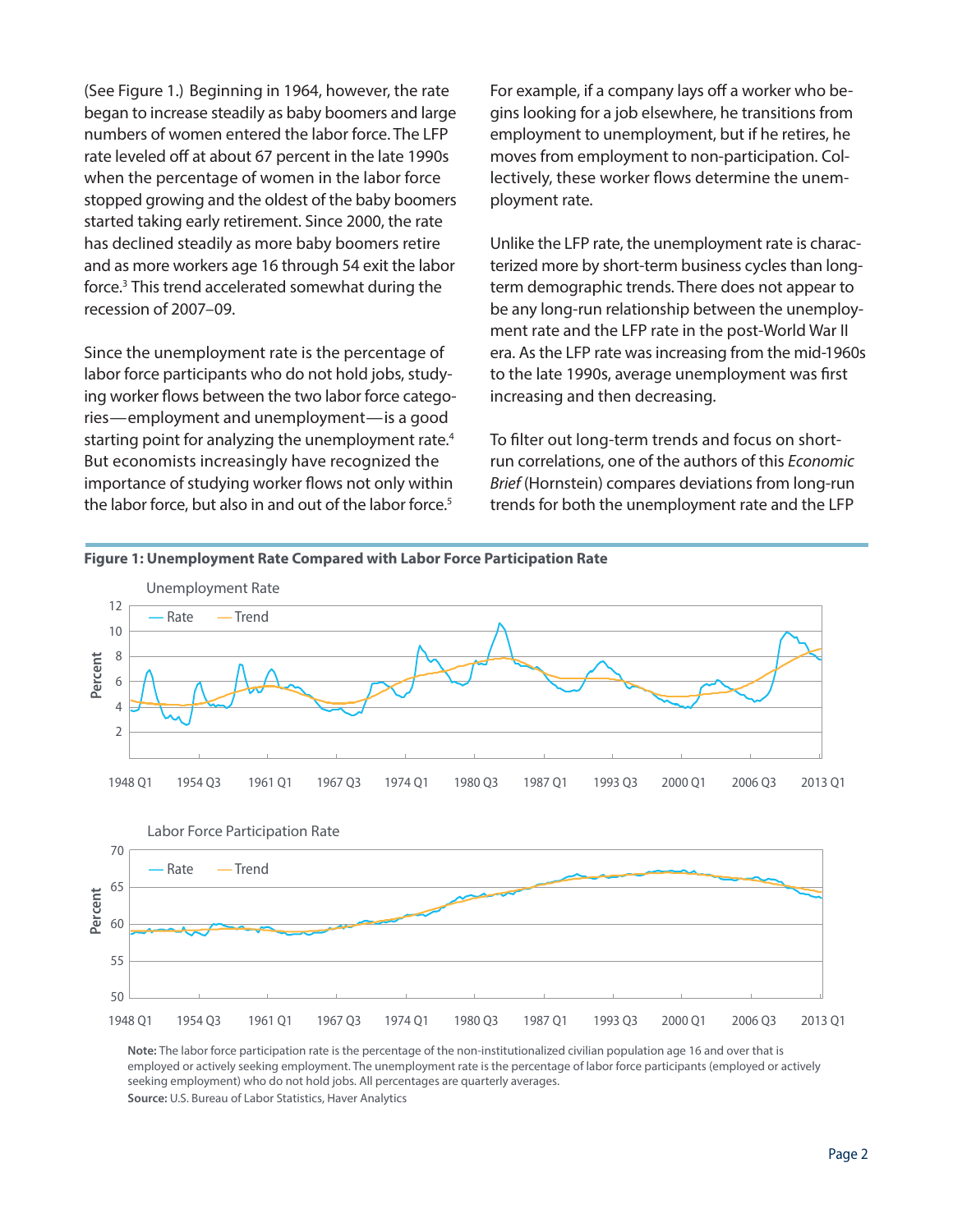rate.<sup>6</sup> In this detrended data, he finds a negative correlation that supports the view that recent job growth could bring large numbers of non-participants back into the labor force. A common interpretation of this cyclical pattern is that non-participants are more likely to enter the labor force and unemployed participants are less likely to exit the labor force when the labor market improves.

Hornstein's worker-flow observations, however, do not support this interpretation. Data from 1990 to early 2013 show that when the labor market improved, non-participants became less likely to rejoin the labor force and unemployed participants became more likely to leave the labor force. This result seems counterintuitive, but it is consistent with recent research by Michael Elsby of the University of Edinburgh, Bart Hobijn of the San Francisco Fed, and Aysegul Sahin of the New York Fed. In a 2013 working paper that quantifies the relative contributions of transition-rate volatilities to unemployment rate volatility, they point out that observed worker flows between non-participation and unemployment contradict the view that non-participants returning to the labor force will impede improvement in the unemployment rate.<sup>7</sup>

If worker flows between unemployment and nonparticipation were the only factors, then Hornstein's observations would suggest a positive correlation between the unemployment rate and the LFP rate. But Hornstein explains how his worker-flow observations can coexist with a negative short-term correlation between the unemployment rate and the LFP rate. He finds two countervailing forces that more than offset the effects of worker flows between unemployment and non-participation. First, unemployed participants (in any scenario) are much more likely to leave the labor force than employed participants. Any decline in the unemployment rate will reduce the number of unemployed participants, thereby reducing the overall exit rate from the labor force and allowing for a higher LFP rate. The second countervailing force involves worker transitions from non-participation to employment without passing through an intervening unemployment spell. Job growth increases the likelihood of these transitions, further

strengthening the negative correlation between the unemployment rate and the LFP rate.

## **Conclusion**

Hornstein's research confirms that the LFP rate and the unemployment rate are negatively correlated in the short run, with movements of the LFP rate lagging about six months behind movements of the unemployment rate. But worker flows between nonparticipation and unemployment are not the underlying reasons for this negative correlation. In fact, all else equal, Hornstein's observations of transition rates between non-participation and unemployment would indicate a positive correlation between the unemployment rate and the LFP rate. The negative correlation then stems from the fact that unemployed participants are far more likely to leave the labor force than employed participants and that transition rates between non-participation and employment, without an intervening unemployment spell, are strongly pro-cyclical.

The six-month lag in the negative correlation suggests that a lower unemployment rate induces a higher LFP rate. It does not indicate, however, that the currently low LFP rate will induce a higher unemployment rate in the future.

Andreas Hornstein is a senior advisor and Karl Rhodes is a senior managing editor in the Research Department at the Federal Reserve Bank of Richmond.

## **Endnotes**

- Examples include Schoen, John W., "Discouraged Workers Face Tough Road Back to Employment," NBCNews.com, October 4, 2012; Miller, Rich, "Discouraged Workers Stop Fed from Taking Comfort in Jobless Fall," Bloomberg.com, April 11, 2011; and Ruiz, Rebecca R., "Recession Spurs Interest in Graduate, Law Schools," New York Times, January 10, 2010.
- 2 For example, see Daly, Mary, Early Elias, Bart Hobijn, and Òscar Jordà, "Will the Jobless Rate Drop Take a Break?" Federal Reserve Bank of San Francisco Economic Letter, December 2012.
- <sup>3</sup> For a graphic analysis of long-term trends in LFP, see Toossi, Mitra, "Projections of the Labor Force to 2050: A Visual Essay," Bureau of Labor Statistics Monthly Labor Review, October 2012, pp. 3–16.
- <sup>4</sup> Early worker-flow analysis focused mostly on transitions between employment and unemployment. For example,